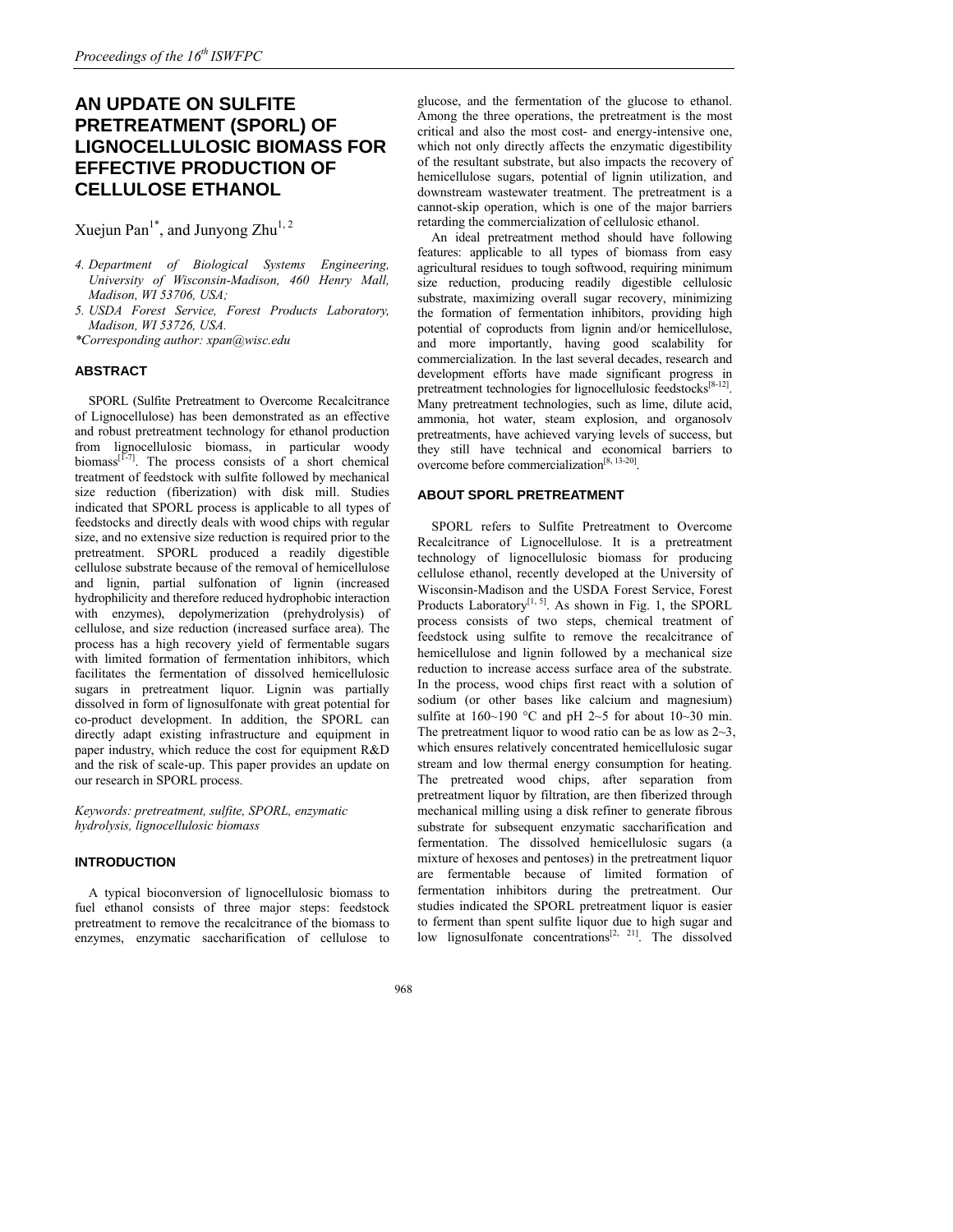lignin (lignosulfonate) can be recovered and directly marketed as a co-product, such as dispersants in the existing market. If necessary, pretreatment chemicals, including sulfite and metal base (sodium or magnesium or calcium) in the pretreatment liquor, can be recovered using existing technologies in paper industry. In addition, the SPORL technique can be integrated with steam explosion pretreatment by using sulfite and acid as catalysts. In this case, the mechanical size-reduction step of disk-milling is not needed since the "explosion" can achieve the size reduction.



Note: pretreatment conditions, sulfuric acid 5% on wood, sulfite 9% (0% for dilute acid pretreatment) on wood, 180 °C for 30 min at 5 liquor to wood ratio.

The removal of the strong recalcitrance of the biomass through SPORL is achieved by the combined effects of dissolution of hemicelluloses, depolymerization of cellulose, partial delignification, partial sulfonation of lignin, and increased surface area by fiberization using disk-mill<sup>[2, 5]</sup>. The dissolution of hemicellulose and lignin removed the physical barriers to enzymes, and pores generated after the removal of hemicellulose and lignin generated greater surface area for enzymes.

Depolymerization of cellulose at low pH value and high temperature shortened cellulose chains and generated more ends for cellobiohydrolases, making cellulose hydrolysis faster. Lignin sulfonation increased the hydrophilicity of SPORL pretreated substrates and reduced non-productive hydrophobic adsorption of enzymes on lignin. For example, cellulose-to-glucose conversion over 90% can be easily achieved within 24 to 48 h with enzyme loadings of 15 and 7.5 FPU/g substrate for softwoods and hardwoods, respectively. The arrangement of sulfite treatment followed by disk-milling significantly reduced mechanical energy consumption for size reduction, as low as 20 Wh/kg  $\ll 0.1$ MJ/kg)<sup>[22]</sup>. Furthermore, SPORL produced lower amounts of fermentation. inhibitors,such as acetic acid, hydroxymethylfurfural (HMF), and furfural than dilute acid due to a higher pretreatment pH caused by sulfite buffering, when compared with dilute acid pretreatment<sup>[1, 2, 5]</sup>.

# **MASS BALANCE OF SPORL PRETREATMENT**

An ideal pretreatment is not only able to produce a readily digestible substrate, but also to maximally recover all available sugars in fermentable form with limited formation of inhibitors. Our studies indicated that the SPORL was an effective and robust pretreatment and also achieved high total sugar recovery with reduced formation of fermentation inhibitors<sup>[2, 3, 7]</sup>. For example, mass balance results from pretreatment of spruce with SPORL and dilute acid (DA) methods are summarized in Table 1. From 100 g of oven-dry spruce wood (containing 46.7 g glucose, 2.6 g galactose, 10.8 g mannose, 1.2 g arabinose, and 5.5 g xylose), 64.1 g (containing 33.3 g glucose) and 60.5 g (containing 40.3 g glucose and 7.1 g mannose) substrates were obtained from DA and SPORL pretreatments, respectively. High substrate yield from DA pretreatment was due to the retention of almost all of the original lignin. Total detected sugars in the pretreatment liquors were 4.6 g (3.0 g glucose, 0.4 g galactose, 0.9 g mannose, 0.1 g arabinose, and 0.2 g xylose) for DA pretreatment and 11.3 g (2.9 g glucose, 1.3 g galactose, 4.5 g mannose, 0.4 g arabinose, and 2.2 g xylose) for SPORL, respectively. The calculations from these data indicated that total sugar recovery was 56.7% (DA) and 87.9% (SPORL), and glucose recovery was 77.7% (DA) and 92.5% (SPORL). Comparing the recovery of hexoses and pentoses, it was found that the recovery of hexoses was much higher than that of pentoses, 62.8% vs. 4.5% for DA and 93.7% vs. 38.8% for SPORL, respectively, indicating the pentoses were easier to further degrade at high temperature and low pH than were the hexoses. The results above clearly indicate that under the same acid loading, temperature and reaction time, SPORL is superior to DA for the recovery of total sugars – hexoses and pentoses. This is likely because of the higher pH value of the SPORL pretreatment liquor formed by the addition of sulfite. High sugar recovery in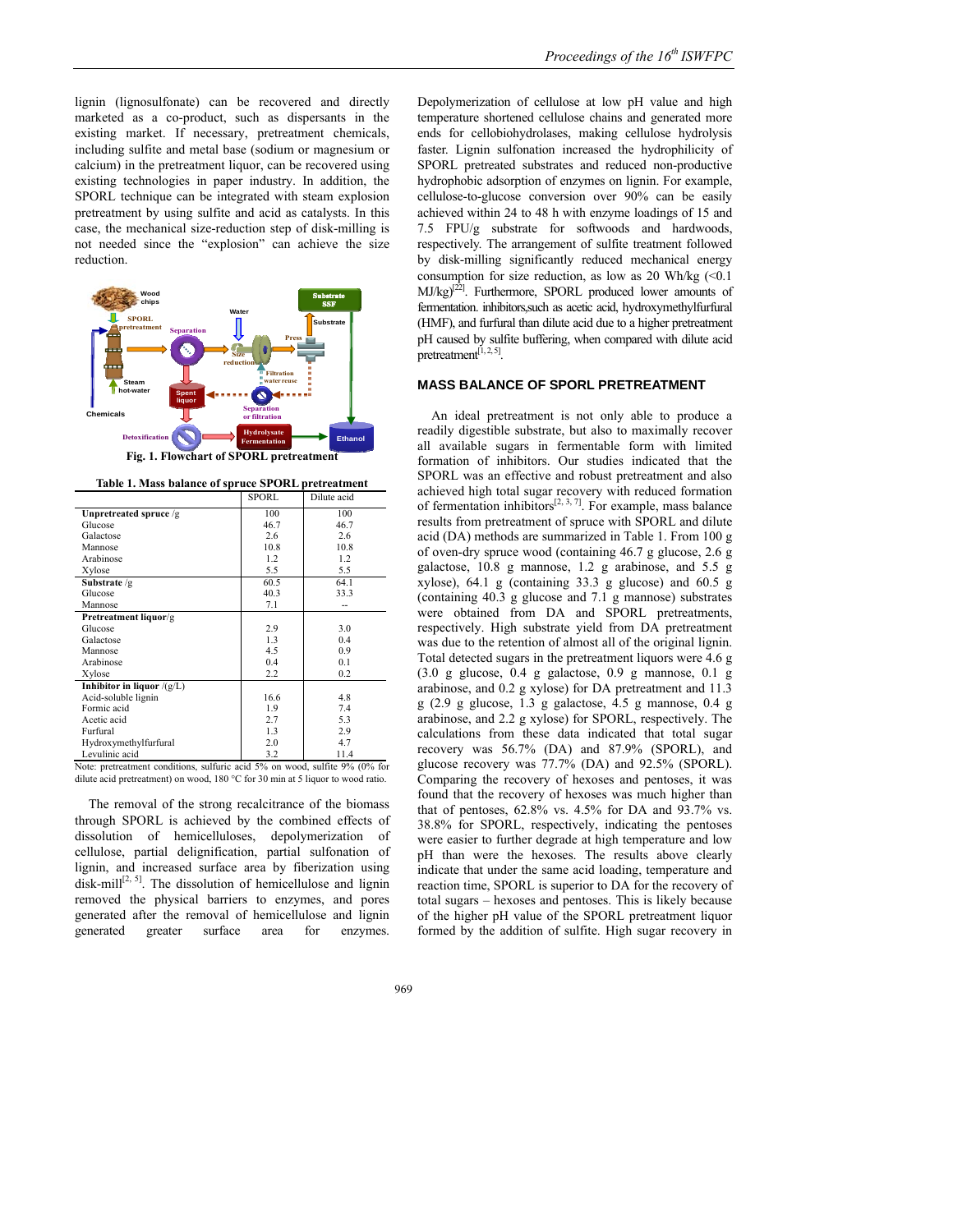SPORL process implies that fewer sugars were degraded and limited inhibitors were generated, which will benefit the fermentation of the liquors.

Potential fermentation inhibitors formed during the DA and SPORL pretreatments are listed in Table 1, including the soluble lignin, acetic acid released from acetyl groups on hemicelluloses, furfural derived from pentoses, HMF from degradation of hexoses, and levulinic and formic acids from successive decomposition of HMF. The data in Table 1 clearly indicated that fewer inhibitors were formed from degradation of saccharides during the SPORL pretreatment than the DA pretreatment. The total of known inhibitors (furfural, HMF, and formic, acetic and levulinic acids) formed in SPORL were only 35% of those formed in DA pretreatment. As discussed above, this was owing to the addition of sulfite in the SPORL pretreatment, which increased the pH value of the pretreatment liquor, limiting extensive degradation of saccharides. The high lignin concentration in SPORL liquor is due to the formation of water-soluble lignosulfonate. Low traditional inhibitor and high sugar concentrations suggest that good fermentability can be expected for SPORL pretreatment liquor.

## **ENERGY EFFICIENCY OF SPORL PROCESS**

|  |  |  |  | Table 2. Energy efficiency of different pretreatments |
|--|--|--|--|-------------------------------------------------------|
|--|--|--|--|-------------------------------------------------------|

| Pretreatment                   | /(kg/GJ)<br>$\eta$ <sub>pretreatment</sub> |  |  |
|--------------------------------|--------------------------------------------|--|--|
| <b>SPORL</b>                   |                                            |  |  |
| Aspen                          | 395                                        |  |  |
| Lodgepole pine                 | 270                                        |  |  |
| Beetle infected lodgepole pine | 227                                        |  |  |
| Dilute acid                    |                                            |  |  |
| Aspen                          | 339                                        |  |  |
| Lodgepole pine                 | 135                                        |  |  |
| <b>Steam explosion</b>         |                                            |  |  |
| Spruce                         | 260                                        |  |  |
| Organosolv                     |                                            |  |  |
| Lodgepole pine                 | 310                                        |  |  |

Note: (1) Aspen: sulfuric acid 1.1% on wood, bisulfite 3% on wood, 170°C for 30 min at 3 liquor to wood ratio; enzyme loadings, 7.5 FPU and 11.3 CBU/ g substrate. (2) Spruce: sulfuric acid 5% on wood, sulfite 9% (0% for dilute acid pretreatment) on wood, 180°C for 30 min at 5 liquor to wood ratio; enzyme loadings, 15 FPU and 30 CBU/ g cellulose. (3) Lodgepole pine: sulfuric acid 2.2% on wood, sulfite 8% (0% for dilute acid pretreatment) on wood, 180°C for 25 min at 3 liquor to wood ratio; enzyme loadings, 15 FPU and 22.5 CBU/ g substrate. (4) Mountain-pine beetle infested lodgepole pine, dead for 4 years, pretreatment conditions: sulfuric acid 2.2% on wood, bisulfite 8% on wood, 180°C for 20 min at 3 liquor to wood ratio; enzyme loadings, 15 FPU and 22.5 CBU/g substrate.

In most of previous studies<sup>[10, 11, 20]</sup>, people only used sugar yield as a metric to evaluate and compare pretreatments. It should be pointed out that net energy production is the ultimate goal of all biofuel technologies simply because the whole idea of biofuel is about net energy output. We believe that the technical performance of any pretreatment technologies needs to be evaluated based not only on the total fermentable sugar production, but also on the energy consumed for unit sugar production Therefore, we define a term of pretreatment process energy efficiency as the total sugar yield divided by energy consumption in pretreatment as shown below [4]:

 $_{tment}$  (kg sugar/GJ) =  $\frac{\text{Total monomeric sugar yield (kg)}}{\text{Total Induction}}$ Total energy consumption (GJ)

Energy efficiency of SPORL pretreatment of different feedstocks is summarized in Table 2 and compared with that of DA and other pretreatments. It is apparent that the SPORL pretreatment has better energy efficiency than the alternatives.

#### **ENZYMATIC DIGESTIBILITY**

Enzymatic digestibility is greatly dependent on substrate characteristics, such as hemicellulose content; lignin structure, distribution and content; cellulose crystallinity and degree of polymerization; and surface area, pore size and particle size of the substrate<sup>[24]</sup>. Generally speaking, removing hemicellulose and lignin; swelling cellulose to destroy crystallinity; prehydrolyzing cellulose to shorten chain length (increasing the number of chain ends for enzymes to attack); and increasing surface area or decreasing particle size, are favorable for enzymatic digestibility of cellulosic substrates.

The enzymatic hydrolysability of SPORL-pretreated red pine is shown in Fig. 2. The enzymatic digestibility of SPORL substrate is similar to that of organosolv substrate, which is believed as one of the most readily digestible substrates<sup>[13]</sup>, and 24h hydrolysis achieved more than 90% cellulose-to-glucose conversion. The SPORL substrate displayed much better hydrolysability than DA substrate. For example, the former was completely hydrolyzed in 48 h, while the later was hydrolyzed only by 70% under the same conditions.



**Fig. 2. Enzymatic digestibility of SPORL substrate** 

The digestibility of SPORL and DA pretreated substrates from different feedstocks, including switchgrass, hardwood (aspen and eucalyptus), and softwood (lodgepole pine) was compared in Table 3. As you can see, all SPORL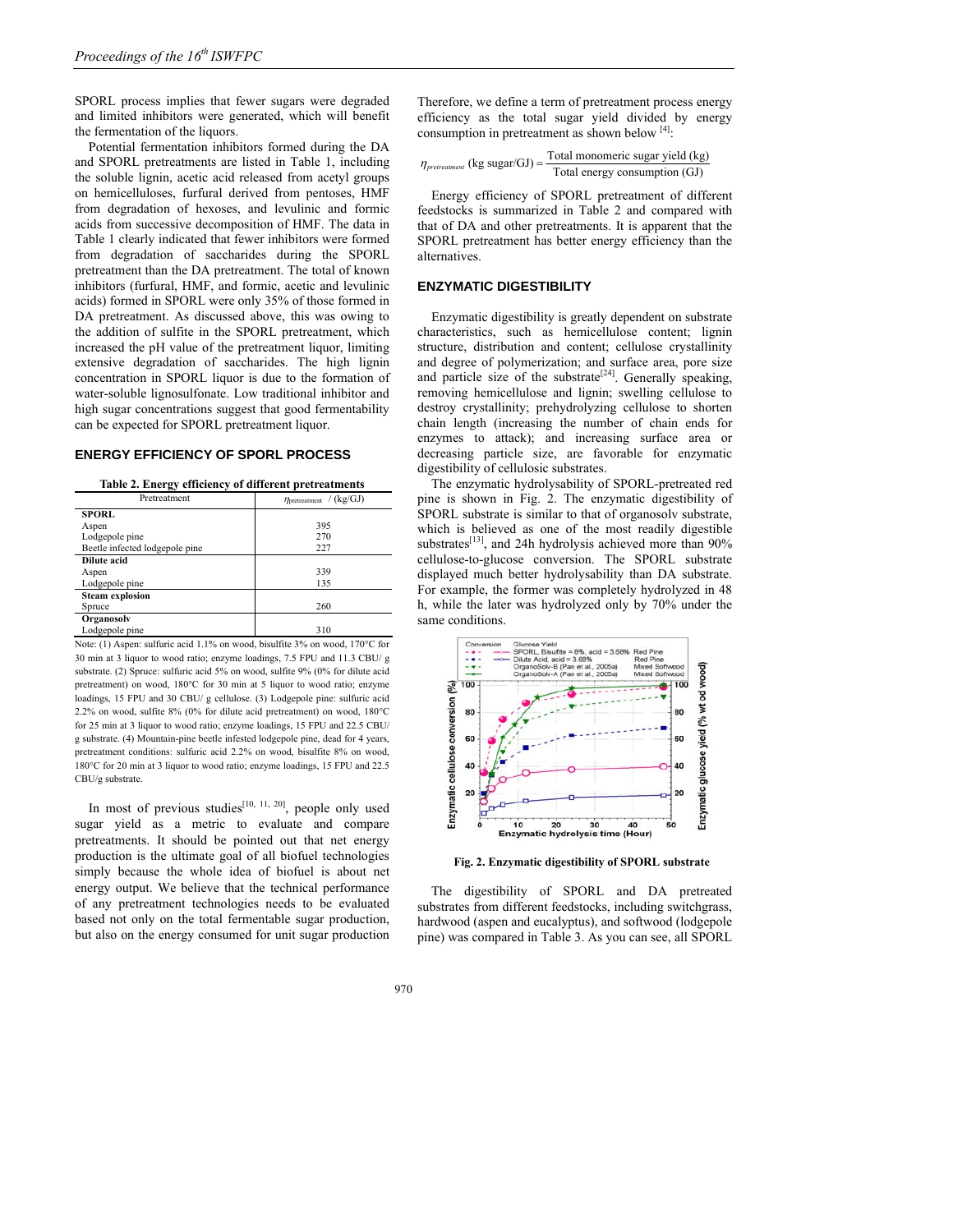| Table 3. Enzymatic digestibility of SPORL substrates |
|------------------------------------------------------|
|------------------------------------------------------|

|                                 | Cellulose to glucose<br>vield at 48 hour/% |             |  |
|---------------------------------|--------------------------------------------|-------------|--|
| Pretreatment                    | <b>SPORL</b>                               | Dilute acid |  |
| Grass<br>Switchgrass            | 83                                         | 74          |  |
| Hardwood<br>Aspen<br>Eucalyptus | 90<br>90                                   | 85<br>82    |  |
| Softwood<br>Lodgepole pine      | 90                                         | 42          |  |

Note: (1) Switchgrass: sulfuric acid 6% on switchgrass, sulfite 6% on switchgrass, 180 °C for 30 min at 7 liquor to switchgrass ratio; enzyme loadings, 15 FPU and 30 CBU/ g cellulose. (2) Aspen: sulfuric acid 1.1% on wood, bisulfite 3% on wood, 170 °C for 30 min at 3 liquor to wood ratio; enzyme loadings, 7.5 FPU and 11.3 CBU/ g substrate. (3) Eucalyptus: sulfuric acid 1.84% on wood, bisulfite 4% (0% for dilute acid pretreatment) on wood, 180 °C for 30 min at 5 liquor to wood ratio; enzyme loadings, 15 FPU and 22.5 CBU/ g substrate. (4) Lodgepole pine: sulfuric acid 2.2% on wood, sulfite 8% (0% for dilute acid pretreatment) on wood, 180 °C for 25 min at 3 liquor to wood ratio; enzyme loadings, 15 FPU and 22.5 CBU/ g substrate.

Why SPORL substrate had substantially better enzymatic digestibility than DA substrate under the same hydrolysis conditions can be explained below. First, DA pretreatment dissolved almost all hemicellulose, but kept all lignin, resulting in DA substrate with very high lignin content. In addition, the lignin was highly condensed, extremely hydrophobic, and covered the surface of the substrate, all of which enhanced the effect of lignin as physical barrier and non-productive enzyme adsorbent. On the other hand, the SPORL substrate contained less lignin, and the partial sulfonation made the residual lignin in substrate less hydrophobic, which is believed to reduce the non-productive hydrophobic adsorption of enzymes onto the lignin. For example, with the removal of hemicellulose, approximately one third  $(\sim 33\%)$  of the SPORL substrate from spruce<sup>[2]</sup> was lignin, but this lignin retarded the hydrolysis little. The observation implies that the residual lignin in the SPORL substrate was enzyme-friendly and behaved differently from the acid-condensed DA lignin. This suggests that costly delignification is not the only way to remove the recalcitrance (attributable to lignin) to enzymatic degradation of cellulose; less expensive lignin modification may be more promising. The results also suggest that the action of lignin as a purely physical barrier played a less important role in its impacts on enzymes, compared to other interactions such as non-productive adsorption, which agrees with our previous results $[27]$ .

#### **ACKNOWLEDGEMENTS**

The authors acknowledge Gaosheng Wang, R. Gleisner, Li Shuai, Wenyuan Zhu, Shen Tian, Dongsheng Zhuang, and Xiaolin Luo for their excellent contributions to this work. The authors appreciate the assistances from Drs. Fachuang Lu, John Ralph, Paul Weimer, and Bruce Dien in NMR and fermentation experiments. The financial supports for the research were provided by USDA Forest Service, Biomass Marketing and Utilization Program, USDA McIntire-Stennis fund, and Graduate School of University of Wisconsin-Madison.

## **REFERENCES**

- 1. Wang, G. S.; Pan, X. J.; Zhu, J. Y.; Gleisner, R.; Rockwood, D. Sulfite Pretreatment to overcome recalcitrance of lignocellulose (SPORL) for robust enzymatic saccharification of hardwoods. *Biotechnol. Prog.* 2009, *25(4)*: 1086.
- 2. Shuai, L.; Yang, Q.; Zhu, J. Y.; Lu, F. C.; Weimer, P. J.; Ralph, J.; Pan, X. J. Comparative study of SPORL and dilute-acid pretreatments of spruce for cellulosic ethanol production. *Bioresour. Technol*. 2010, *101(9)*: 3106.
- 3. Luo, X.; Gleisner, R.; Tian, S.; Negron, J.; Zhu, W.; Horn, E.; Pan, X. J.; Zhu, J. Y. Evaluation of mountain beetle-infested lodgepole pine for cellulosic ethanol production by sulfite pretreatment to overcome recalcitrance of lignocellulose. *Ind. Eng. Chem. Res*. 2010, *49(17)*: 8258.
- 4. Zhu, J. Y.; Pan, X. J. Woody biomass pretreatment for cellulosic ethanol production: Technology and energy consumption evaluation. *Bioresor. Technol.* 2010, *101(13)*: 4992.
- 5. Zhu, J. Y.; Pan, X. J.; Wang, G. S.; Gleisner, R. Sulfite pretreatment (SPORL) for robust enzymatic saccharification of spruce and red pine. *Bioresour. Technol.* 2009, *100(8)*: 2411.
- 6. Zhu, J. Y.; Pan, X. J.; Zalesny, R.S. Pretreatment of woody biomass for biofuel production: energy efficiency, technologies, and recalcitrance. *Appl. Microbiol. Biotechnol*. 2010, *87(3)*: 847.
- 7. Zhu, J. Y.; Zhu, W. Y.; OBryan, P.; Dien, B. S.; Tian, S.; Gleisner, R.; Pan, X. J. Ethanol production from SPORL-pretreated lodgepole pine: preliminary evaluation of mass balance and process energy efficiency. *Appl. Microbiol. Biotechnol*. 2010, *86(5)*: 1355.
- 8. Chandra, R. P.; Bura, R.; Mabee, W. E.; Berlin, A.; Pan, X.; Saddler, J. N. Substrate pretreatment: The key to effective enzymatic hydrolysis of lignocellulosics? *Biofuels* 2007, *108*: 67.
- 9. Lynd, L. R.; Weimer, P. J.; van Zyl, W. H.; Pretorius, I. S. Microbial cellulose utilization: fundamentals and
- 971